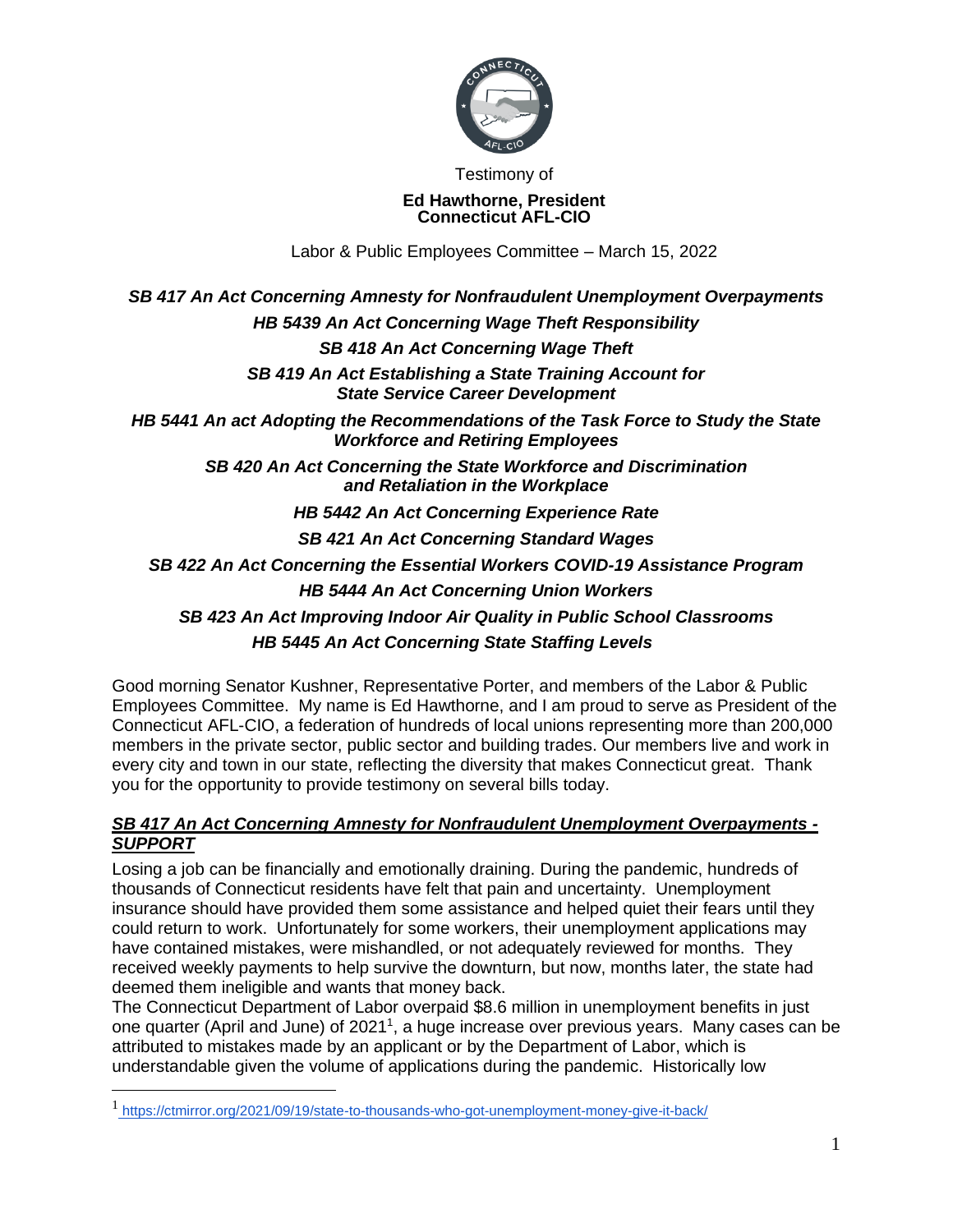understaffing levels at the agency was also a factor. Most applicants were applying for the very first time and the federal government implemented several different benefits within the overall system. Human error played a large role in many cases. Nevertheless, applicants are on the hook to repay thousands of dollars they likely don't have.

SB 417 establishes a pandemic unemployment non fraudulent overpayment account and requires the Department of Labor to invite eligible individuals to apply for reimbursement of their overpayment. Given the events of the last two years, it's a compassionate and common sense measure. We urge the Committee to support this bill.

### *HB 5439 An Act Concerning Wage Theft Responsibility - SUPPORT*

HB 5439 provides another means for exploited workers in the construction industry to secure payment and collect unpaid wages and benefits for work that has already been performed by holding contractors responsible for unpaid wages of a subcontractor.

HB 5439 would motivate general contractors and construction managers to better vet their subcontractors. With the passage of this legislation, they would be more likely to award work to subcontractors without past labor and tax violations.

Currently, on public construction projects, the Department of Labor can demand that a prime contractor withhold payment to their subcontractor if they believe and find that the subcontractor owes back wages or civil penalties. This is an effective tool that wage investigators use to collect back wages. But there are some limitations. This tool can only be used if there is still money left on the contract, meaning that if the subcontractor has already been paid in full by the prime contractor, then this tool is not enforceable. It also does not necessarily mean that prime contractors are held liable for their subcontractors' underpayment or nonpayment of wages.

We respectfully request the Committee to amend this legislation so that it mirrors the same joint and several liability on public construction contracts.

# *SB 418 An Act Concerning Wage Theft - SUPPORT*

Special Act 19-11 established a task force to "study Debarment and Limitations on the Awarding of State Contracts". It submitted a report and recommendations to the General Assembly on January 31, 2020.

The report details the obstacles the Department of Labor faces when debarring irresponsible and unscrupulous contractors who have been awarded public contracts. The report found that, "it is not the agency's practice to refer these matters to the State's Attorney, nor is it the agency's practice to seek to debar the contractors who are in violation. In fact, it has been 20 years since the agency has sought a court ruling on debarring a contractor. The Department's position is that their ability to settle is a valuable tool, but that it also presents challenges and obstacles with regard to curbing future violations."

SB 418 increases the civil penalty for violations from a minimum of \$2,500 to \$5,000 to deter contractors from violating the wage law. It also directs the Labor Commissioner to refer a contractor's violations, which have occurred within a 5-year period, to the Attorney General, who will have the authority to recover any unpaid wages and civil penalties and may initiate debarment proceedings against said company.

SB 418 does not circumvent a contractor's due process. The proposal very specifically lays out a process to appeal the Attorney General's issued citations and debarment actions. The contractor can request an administrative hearing to appeal the debarment proceedings.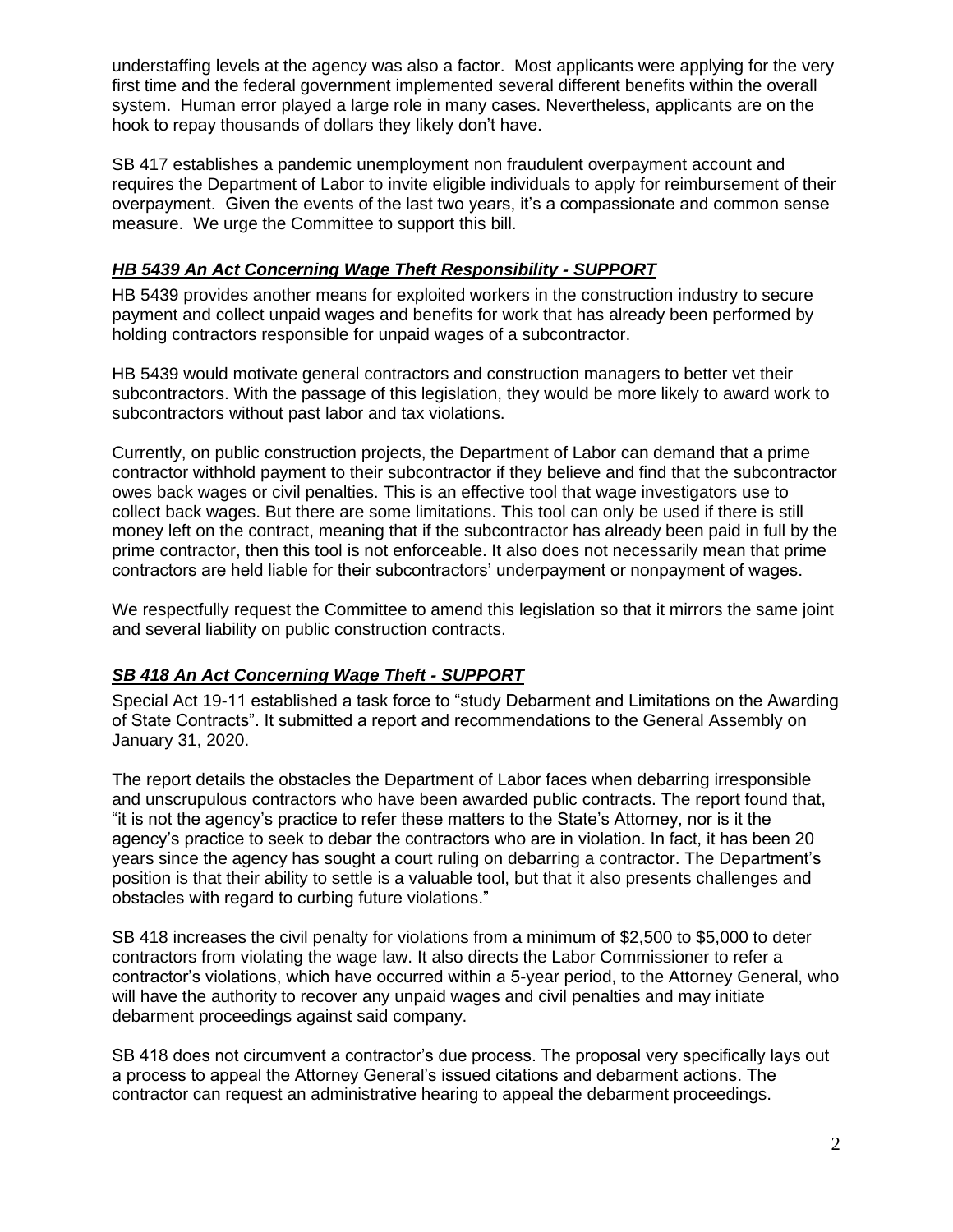Providing the Attorney General the authority to enforce and recoup unpaid wages and civil penalties is an important enforcement mechanism. The Attorneys General in states like Massachusetts, New York and Pennsylvania have realized great success in recouping wages and policing the industry by using similar authority. Pennsylvania's Attorney General recovered over \$20 Million in unpaid wages from a state contractor for failure to comply with the state's prevailing wage law last year. That company is now facing debarment.

We urge the Committee to support this bill.

### *SB 419 An Act Establishing a State Training Account for State Service Career Development - SUPPORT*

The COVID-19 pandemic has exacerbated the huge racial and economic inequities that exist in Connecticut. With the expected retirement cliff in state employment and the resulting staffing shortages, now, more than ever, is the time to provide state employees with the opportunity for upward mobility in their careers. Establishing a state training fund, administered through a joint labor/management committee, for state workers that will reimburse costs incurred to obtain certifications, attend trainings and conferences, and pursue other avenues for growth in their jobs will not only benefit the citizens of our great state by creating a more skilled and trained workforce but will also improve the state's ability to staff hard-to-fill positions with internal candidates.

We urge the Committee to support this bill.

## *HB 5441 An act Adopting the Recommendations of the Task Force to Study the State Workforce and Retiring Employees - SUPPORT*

The long expected retirement of a large number of state employees in 2022 prompted the development of a task force to study the resulting implications. That task force developed many recommendations to ease the burden on state agencies and all of Connecticut's residents who rely on state services in one way or another. Task force recommendations include:

- Creating an exit survey for retiring employees;
- Requiring Commissioners to develop strategic plans that examine positions and position types that they recommend be replaced due to changing needs;
- Establishing a Chief Diversity, Equity, and Inclusion Officer and an Equity Advisory Committee to determine action plans necessary to address racial and gender disparities;
- Requiring Commissioners to provide a list of training and professional development programs to employees and encourage engagement with those programs;
- Addressing management pay and ensuring their pay is kept in line with unionized state employees;
- Requiring each agency to fill all open positions to appropriate levels in FY 22-23 budget and to adopt continuous recruitment practices;
- Requiring the Office of Policy & Management to consult with SEBAC to allow employees to continue working past July 1, 2022, without COLA changes until one (1) month after their replacement is hired.

Each of these recommendations will ensure that the state government will be provided the necessary means to operate efficiently as a result of the increased number of retiring employees. Ensuring stability and efficiency for state workers and recipients of state services will benefit us all.

We urge the Committee to support HB 5441.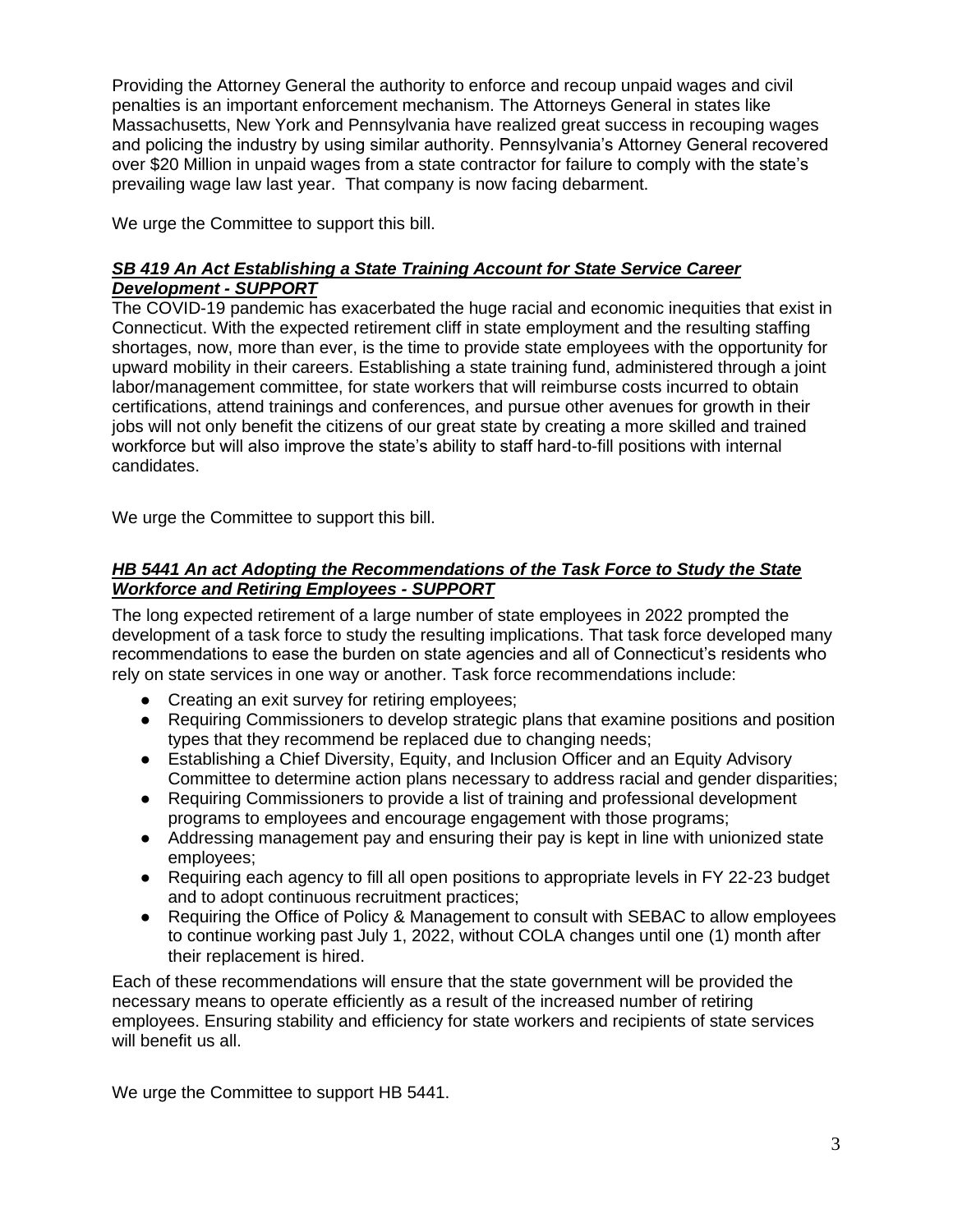### *SB 420 An Act Concerning the State Workforce and Discrimination and Retaliation in the Workplace - SUPPORT*

The ongoing struggle of workers who face discrimination in the workplace must be addressed. To continue to ignore the personal accounts of the many state employees who have experienced racism and discrimination on the job and who are disciplined and/or terminated as a result needs to end. Implementing the language of SB 420 will provide the necessary means to eliminate the unfair culture pervading our state workforce by:

- Codifying a zero tolerance policy on retaliation or termination for discriminatory reasons.
- Creating a Racial Justice Ombudsperson who is responsible for fostering a workplace where managerial authorities are held accountable to lead and model antiracist practices, and make the changes needed to ensure an antiracist, equitable workplace for all.
- Making the Racial Justice Ombudsperson responsible for designing a culture and climate survey, creating a structure for the delivery of antiracist/bias trainings, and reviewing/making suggestions/changes to the performance review process.

It is well past time to end the ongoing racist and discriminatory environment that is allowed to exist throughout the state workforce.

We urge the Committee to support SB 420.

# *HB 5442 An Act Concerning Experience Rate - OPPOSE*

An employer's unemployment experience rate generally depends on the amount of unemployment benefits its former employees received during its "experience period," which is the three-year period preceding each June 30, when an employer's rate is calculated. The rate is determined by calculating the ratio between the amount charged to the employer's experience account (generally, the amount of benefits paid to its former employees) and the amount of the employer's taxable wages during the experience period. This ratio is converted to a percentage between 0.5% and 5.4%, which becomes the employer's experience rate.

To aid employers during the pandemic, the General Assembly passed Public Act 21-5, which requires that employers' benefit charges and taxable wages between July 1, 2019, and June 30, 2021, be disregarded when calculating the employer's unemployment tax experience rate for taxable years starting on or after January 1, 2022. In effect, this means that the unemployment benefits paid to an employer's former employees during that period, whether they were directly related to the pandemic or not, will not affect the employer's experience rate. Given that action, it's unlikely that any employer will see an increase in their unemployment experience rate for the 2022 taxable year.

Given the work that the General Assembly has already done on this issue, HB 5442 is an unnecessary use of the scarce resources provided to the Workers' Compensation Commission. It is also curious why HB 5442 charges the Workers' Compensation Commission from conducting a study when administering unemployment is a function of the Department of Labor.

We urge the Committee to reject this bill.

# *SB 421 An Act Concerning Standard Wages - SUPPORT*

Connecticut's standard wage law requires employers that contract with the state or its agents to provide building or food services must pay their employees not less than standard rates determined by the state labor commissioner. The law requires the commissioner to determine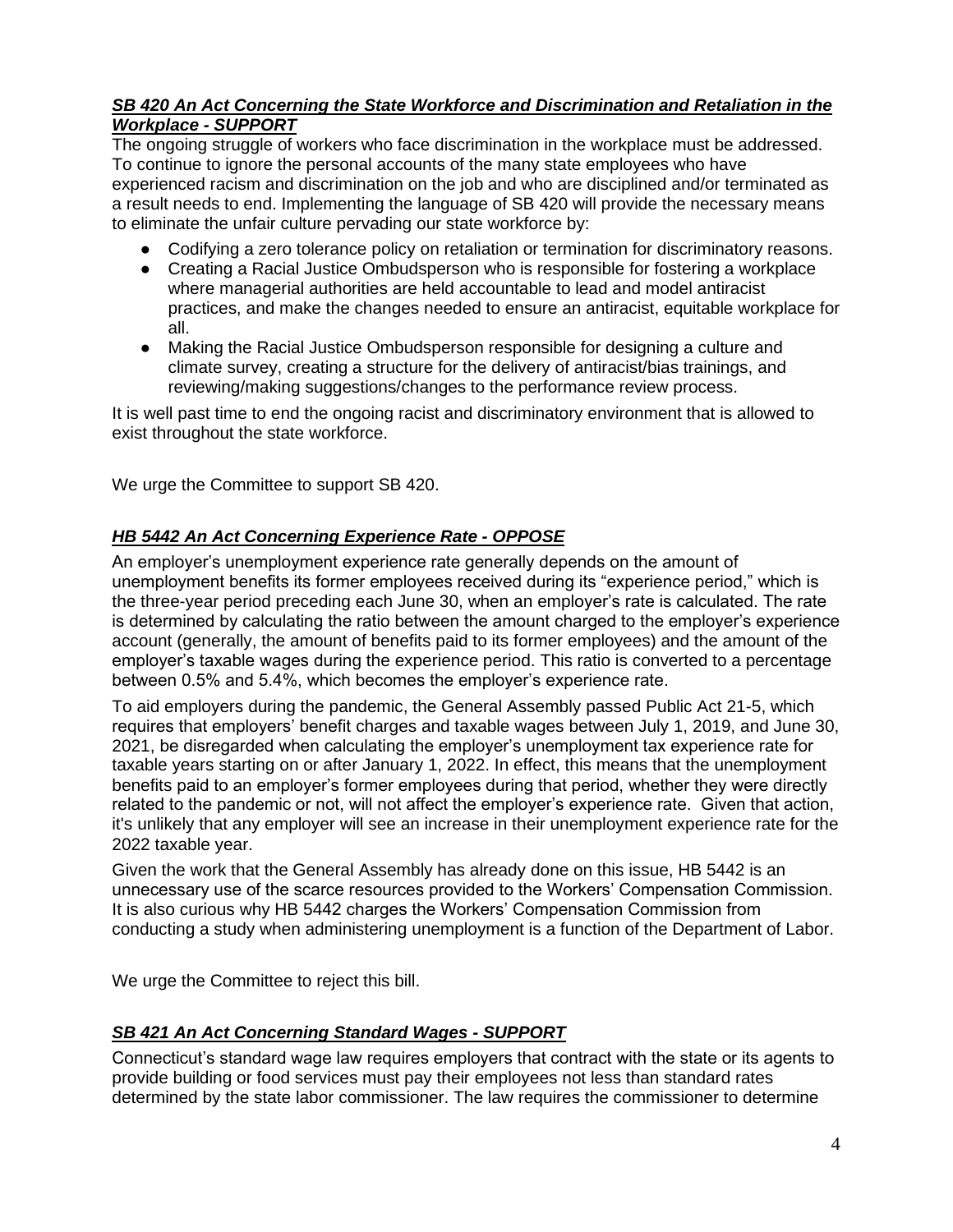the wage rates for each class of hourly non-supervisory employees at the minimum hourly wage set in the federal Register of Wage Determinations plus 30% to cover the cost of any health, welfare, and retirement plans. If the employer does not offer any health, welfare, and retirement plan, the additional 30% must go to the employee in pay.

SB 421 makes improvements and clarifications to the standard wage law by:

- Adding security service to the definition of "building, property or equipment service" in the law;
- Defining employer "offense" as each pay period that an employer violates the standard wage law:
- Removing benefits already required by federal law from the calculation of the 30% employers must pay to cover fringe benefits;
- Requiring an employer to contact the Department of Labor annually each September to learn of the updated standard wage and implement it;
- Requiring the employer to display a poster in the workplace created by the Department of Labor announcing the standard wage and enforcement rights; and
- Clarifying that groups of employees or their designated representative may bring complaints of nonpayment of the standard wage to the Department of Labor.

We urge the Committee to support this bill.

#### *SB 422 An Act Concerning the Essential Workers COVID-19 Assistance Program - SUPPORT*

Last session, the Connecticut AFL-CIO was deeply grateful that the General Assembly adopted legislation establishing the Connecticut Essential Workers COVID-19 Assistance Fund. It allows essential workers, who got sick with COVID-19 during March 10, 2020, and July 20, 2021, to apply for reimbursement for out-of-pocket medical expenses and lost wages. It also provides burial benefits for families of essential workers who died from COVID-19. The program launched in January of this year and is an important lifeline for essential workers who have lost economic ground because they got sick on the job. SB 422 would update and extend the program to acknowledge the harm COVID-19 continued to inflict after January 20, 2021.

When the General Assembly created the Connecticut Essential Workers COVID-19 Assistance Fund in June, transmission rates were down, and vaccines were becoming readily available. It could not have anticipated that two variants - Delta and Omicron - would have prolonged that pandemic and further devastated essential workers. In recognition of these developments, SB 422 expands eligibility under the Fund to essential workers falling into the CDC vaccination category 1c, and beginning July 1, 2021, provides up to eighty hours of paid sick leave to all essential workers who were unable to work because they got sick or had to quarantine because of exposure to COVID-19.

Essential workers have continued to work through various spikes in COVID-19 cases without access to paid sick leave that protects them and their families from losing their paycheck if they miss work. By the time the Omicron wave hit, many essential workers had either already exhausted all of their paid sick leave due to the ongoing nature of the pandemic, or did not have any time to begin with

SB 422 allows essential workers to apply to receive paid sick leave for time they have missed retroactively to July 21, 2021. This provides support for workers who were impacted by the Delta and Omicron variants who did not have access to paid sick leave and had to take time off from work unpaid or leave their job entirely.

The Families First Coronavirus Relief Act (FFCRA) provided paid sick leave to certain workers across the country in 2020; however, provisions were temporary and ended on December 31, 2021. In December 2020, Congress extended the existing tax credits (for both employers and self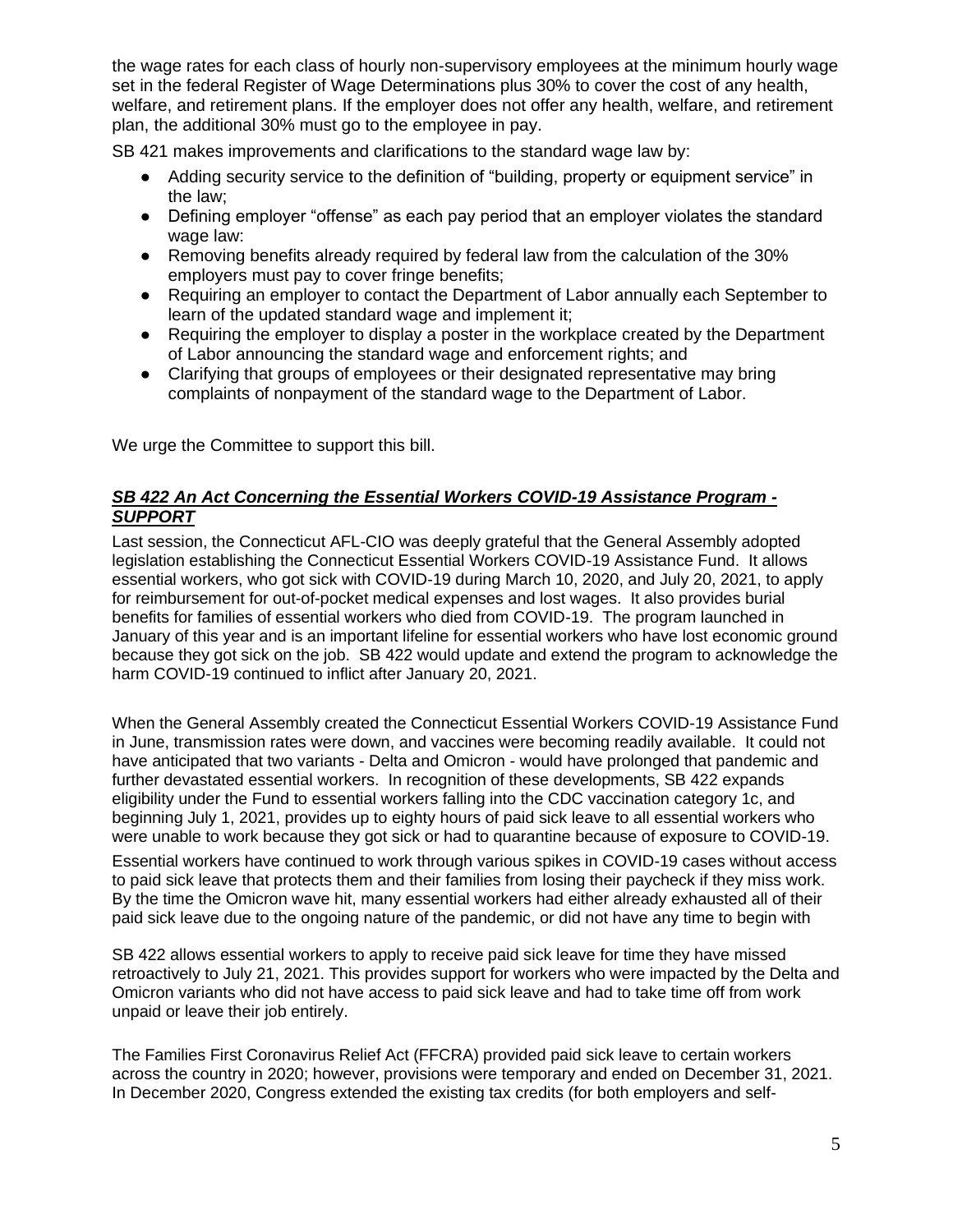employed people) through March 31, 2021 but did not extend employees' rights to take paid leave from work under the law.

These workers were designated essential by Governor Lamont's executive order. It is therefore our responsibility to make sure that status doesn't create a financial hardship on top of the physical and emotional pain they have endured since March 2020.

We respectfully request that the Committee make the following changes to SB 422 to make the bill more accessible to and inclusive of essential workers who need the most immediate relief and who are most impacted by COVID-19 spikes:

- On lines 227-229: Clarify that the end date of eligibility will be when the public health emergency declared by the General Assembly, which is currently in effect, ends.
- On line 231: Change "employees" to "essential employees" to ensure that those who most likely got sick at work can access the resources of the Fund
- On lines 233-234: Add "or being directed not to report to work by their employer" to the reasons an essential employee can be eligible for COVID-19 sick leave through the Fund. There were occasions, especially during the Omicron surge, when essential workers were directed not to report to work, even if they may not have been directly exposed, to prevent spread. If they had no sick leave or had utilized all of their sick time at that point, they should not go unpaid because they followed an employer directive.
- On line 234: Clarify COVID-19 paid sick leave can only be obtained after July 21, 2021.
- On lines 234-235: Change "employees shall be eligible regardless of whether such employee has the ability to work from home" to "employees shall be eligible if they were required to report to work" to comport with lines 20-23.
- On lines 243-246: Should require essential workers to utilize any sick leave they have, if they have it, before applying to the fund. The language in the bill is confusing and suggests that essential workers cannot apply for assistance until an employer provides eighty hours of sick leave.

We urge the Committee to support this bill with the changes we have provided.

#### *HB 5444 An Act Concerning Union Workers - SUPPORT*

We thank the Committee for raising this bill to enhance the State Labor Relations Act. Coverage of the (SLRA) is limited in scope as it generally does not cover any employer subject to the National Labor Relations Act (NLRA), municipal employees, members of religious orders, agricultural workers or domestic workers, but it should provide strong protections, nevertheless.

HB 5444 adds two employer actions to the list of unfair labor practices: (1) misrepresenting to an employee whether or not they are included in a bargaining unit; and (2) permanently replacing striking employees. These additions should further level the playing field for workers in bargaining units formed under the SLRA.

HB 5444 also adds a 30-day deadline by which employers must begin negotiations after workers form a union. This is an especially important provision as employers often attempt to delay negotiating a first contract, effectively ignoring election results and disenfranchising workers from their rights to bargain.